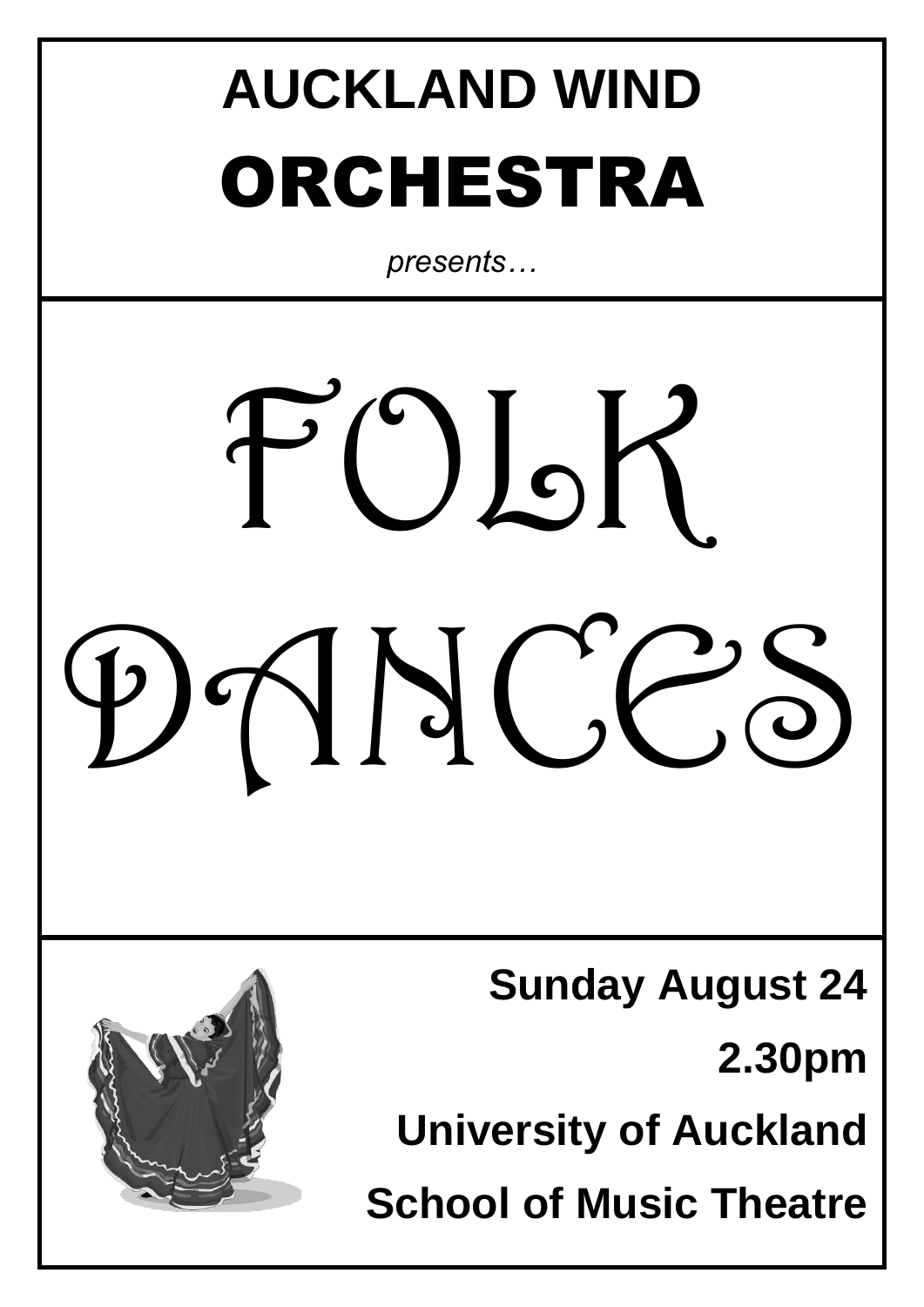# **AUCKLAND WIND ORCHESTRA**

### *Folk Song Suite*

- *1. Seventeen Come Sunday 2. My Bonny Boy*
- *3. Folk Songs from Somerset* Ralph Vaughn Williams

#### *A Little French Suite*

*1. March 2. Serenade 3. Finale* Pierre La Plante

### *Korean Folk Medley*

James Ployhar

### *Folk Dances*

Dmitri Shostakovich arr. James Curnow

## *Waltz No.2*

Dmitri Shostakovich arr. James Curnow

## *Russian Sailor's Dance*

Reinhold Glière

# **INTERVAL**

Refreshments available in the foyer

# **FUTURE AWO DATES**

**Chamber Music Concert**

Sunday September 28, 2.30pm @ Mt Albert Methodist Church

#### **Christmas Concert with St Andrew's Big Band**

Sat Dec 13, 2.30pm/7.00pm @ St Andrew's Church, Howick

# **THANK YOU!**

Epsom Girls Grammar School Music Dept (HOD: Peter Thomas)

Harold Merriman (MC)

All our friends & supporters – join the supporters list by emailing janine.holden@gmail.com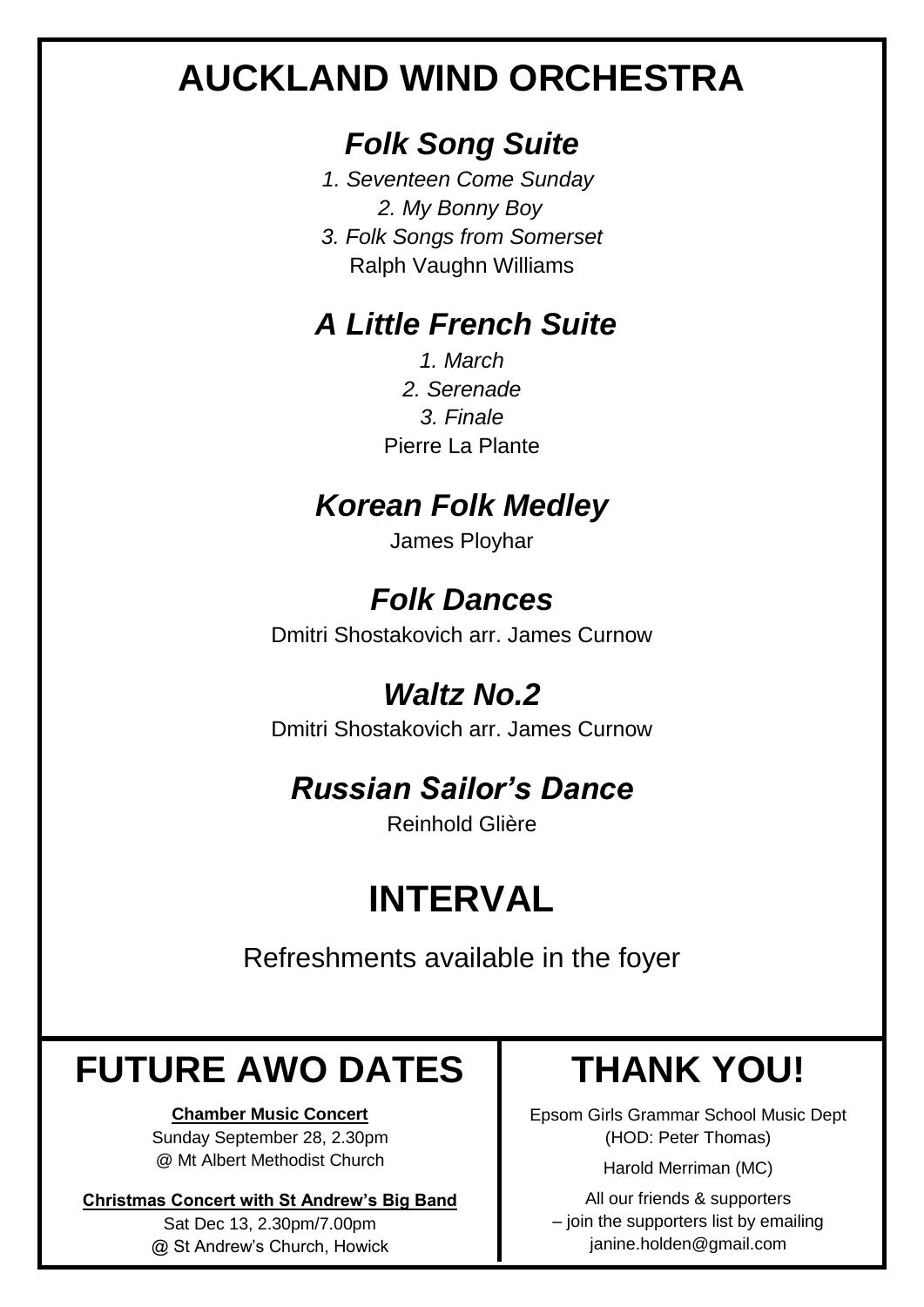# **AWO DOUBLE REED ENSEMBLE**

#### *Waiheke Island*

*1. Andante Molto 2. Andantino 3. Moderato 4. Andante* Edwin Carr

# **AUCKLAND WIND ORCHESTRA**

### *Hoe Down\**

Aaron Copland arr. John Moss

### *Simple Gifts\**

*1. In Yonder Valley 2. Dance 3. Take This Lovely Flower 4. Simple Gifts* Frank Ticheli

### *Danzon No.2*

Arturo Marquez arr. Oliver Nickel

# *\*GIVE THE GIFT OF MUSIC!*

![](_page_2_Picture_11.jpeg)

The Auckland Wind Orchestra is proud to present "Hoe Down" by Aaron Copland and "Simple Gifts" by Frank Ticheli as part of our "Folk Dances" programme. The purchase of these works was made courtesy of donations from an anonymous donor (Copland) and the Collins Family (Ticheli). If you are interested in sponsoring the purchase of a new work to help us build our library and promote wind music please contact AWO Musical Director Hamish Arthur on 534 9624 or email: arthurfamily@gmail.com - thank you.